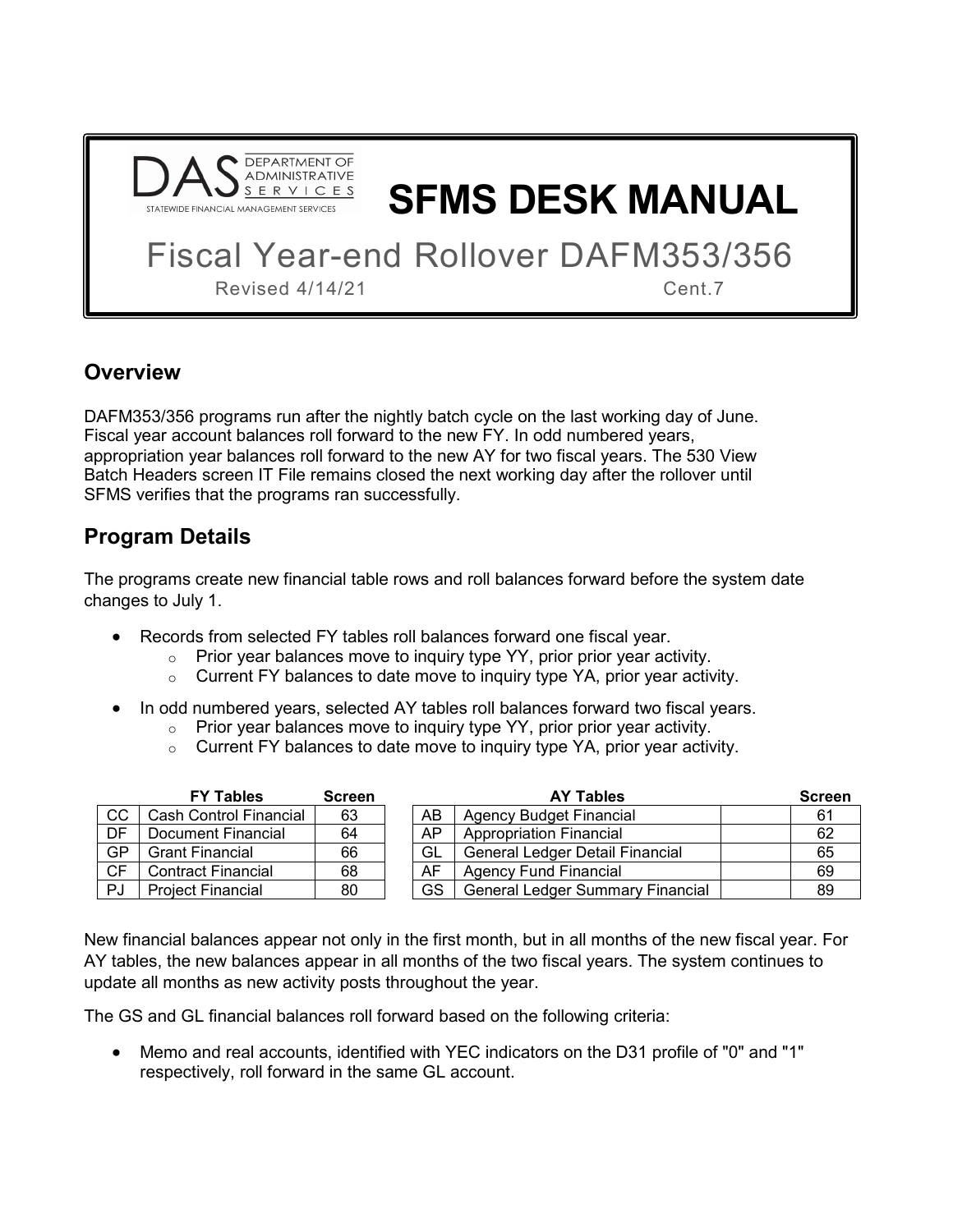- Nominal accounts, identified with a YEC indicator of "2", roll to equity accounts in the new FY. The program determines the appropriate equity account for each nominal account based on:
	- $\circ$  If a GASB 54 code exists on a D23 fund:
		- ⋅ A lookup of the D23 GASB 54 code.
		- A lookup of the Fund Balance GL from the D54 System Parameters Profile where the Table ID is GB54.
	- o If a GASB 54 code does not exist on a D23 fund:
		- A lookup of the D24 GAAP Fund and the D21 GAAP Fund Type.

Nominal postings during the first fiscal year of the biennium also post to an equity account at a summarized level in the future fiscal year. During the second year of the biennium, nominal postings do not post to an equity account of a future year since the amounts remain within the existing AY.

# **GASB 54 Codes & Associated Equity General Ledger**

D54 TABLE ID: GB54

| <b>GB54</b>    | T-code | T-Code        | GL          |                                                      |
|----------------|--------|---------------|-------------|------------------------------------------------------|
| Code           | DR Bal | <b>CR Bal</b> | <b>Acct</b> | <b>GL Account Name</b>                               |
| A1             | 334    | 335           | 3052        | <b>Assigned Fund Balance</b>                         |
| C <sub>1</sub> |        |               | 3051        | <b>Committed Fund Balance</b>                        |
| R <sub>1</sub> |        |               | 3041        | Restricted Fund Balance - Federal                    |
| R <sub>2</sub> |        |               | 3042        | Restricted Fund Balance – OR Constitution            |
| R <sub>3</sub> |        |               | 3043        | Restricted Fund Balance - Enabling Legislation       |
| R4             |        |               | 3044        | Restricted Fund Balance - Debt Covenants             |
| R <sub>5</sub> |        |               | 3045        | Restricted Fund Balance - Donor/Other External Party |
| U1             |        |               | 3053        | Unassigned Fund Balance                              |

#### **D21 GAAP Fund Types & Associated Equity General Ledger**

|                                | T-Code | <b>T-Code</b> | GL   |                                   |
|--------------------------------|--------|---------------|------|-----------------------------------|
| <b>GAAP Fund Type # / Name</b> | DR Bal | <b>CR Bal</b> | Acct | <b>GL Account Name</b>            |
| 05 Enterprise                  | 353    | 352           | 3025 | <b>Net Position</b>               |
| 06 Internal Service            | 353    | 352           | 3025 | <b>Net Position</b>               |
| 09 Agency                      | 340    | 342           | 1575 | <b>Trust Funds Payable</b>        |
| 10 Pension Trust               | 345    | 346           | 3008 | Net Position Held in Trust for    |
|                                |        |               |      | <b>Pension Benefits</b>           |
| 15 Investment Trust Fund       | 349    | 349           | 2951 | System Clearing GL Level Only     |
| 16 Private Purpose Trust       | 338    | 339           | 3023 | Net Position Held For Individual, |
|                                |        |               |      | Org, Other Government             |
| 17 Govt-Wide Reporting         | 353    | 352           | 3025 |                                   |
| Fund                           |        |               |      | <b>Net Position</b>               |
| 18 Other Employee Benefits     | 338    | 339           | 3023 | Net Position Held For Individual, |
| <b>Trust Fund</b>              |        |               |      | Org, Other Government             |
| 19 Post-Employment Health      | 336    | 337           | 3004 | Net Position Held in Trust - Post |
| <b>Care Benefits</b>           |        |               |      | <b>Employment Health Care</b>     |
| 20 Custodial Funds             | 338    | 339           | 3023 | Net Position Held For Individual, |
|                                |        |               |      | Org, Other Government             |
| 99 Default Oregon              | 349    | 349           | 2951 | System Clearing GL Level Only     |